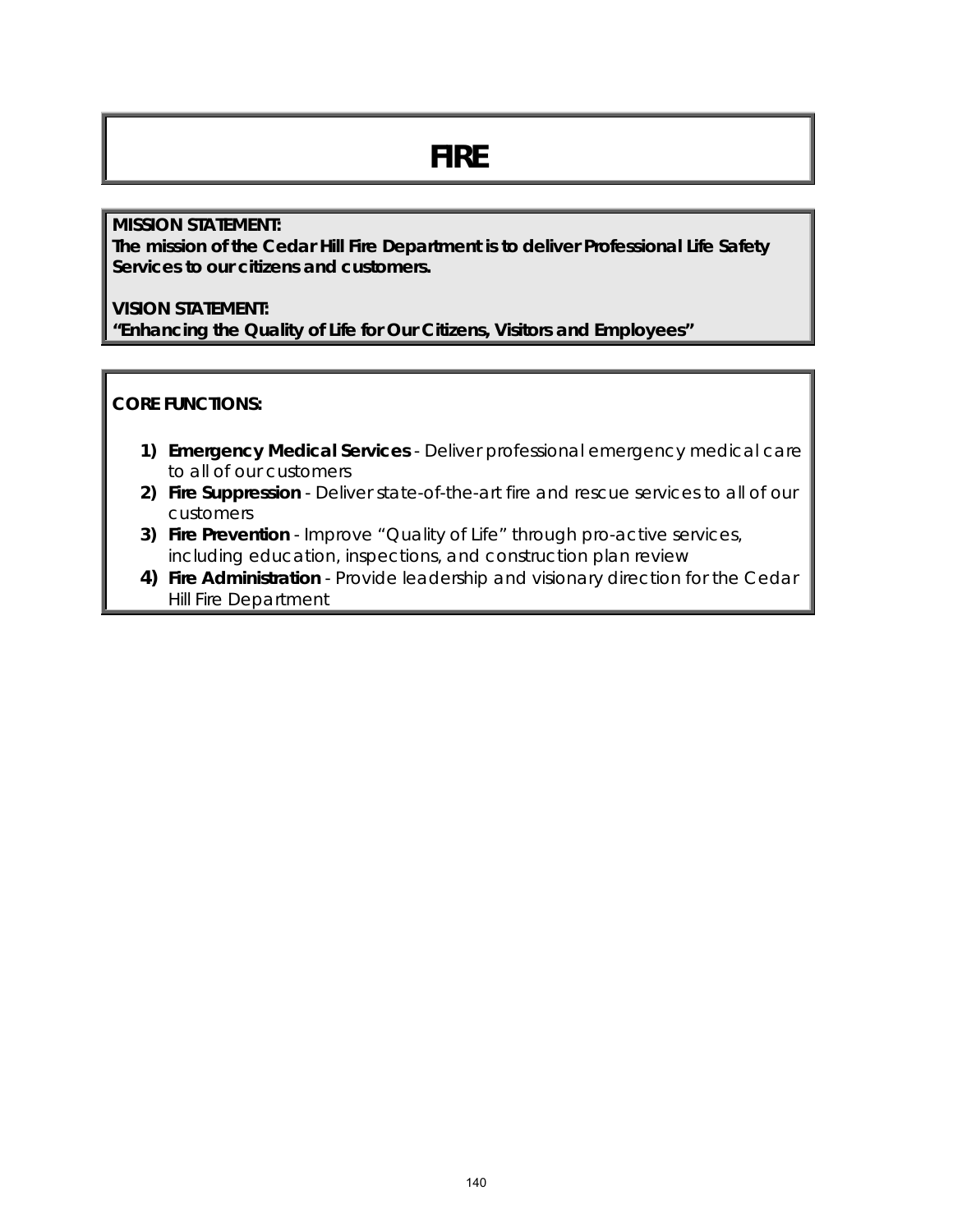### **2013 – 2014 WORK PLAN**

#### **CORE FUNCTION: #1 Emergency Medical Services**

#### **Action:**

- Meet established national standards for response to approximately 4,000 emergency medical service calls
- Administer quality advanced life-support and other medical treatment
- Improve efficiency, quality and record keeping through electronic field reporting
- Continuous improvement of the Automatic External Defibrillator (AED) Program
- Schedule maintenance/equipment replacement of AEDs
- Provide free blood pressure checks to all customers
- Ensure ambulances meet all state requirements
- Provide quality medical Continuing Education Programs for paramedics
- Support and coordinate the Shattered Dreams Program

#### **Activity Measurement:**

- Respond to emergency medical service calls in six minutes or less 90% of the time – current overall average five minutes twenty-three seconds
- Ensure 99% of all calls get proper care and meet all protocols
- Conduct 43 AED Training for City employees annually
- Conduct 43 CPR Training for City employees annually
- Conduct weekly blood pressure checks to City employees and daily to citizens as requested
- Complete three (3) annual ambulance re-certifications and unannounced inspections
- Coordinate medical Continuing Education Programs 12 times per year for all paramedics
- Manage Shattered Dreams Program bi-annually

## **Meets City Council's Premier Statement:**

Cedar Hill is Safe.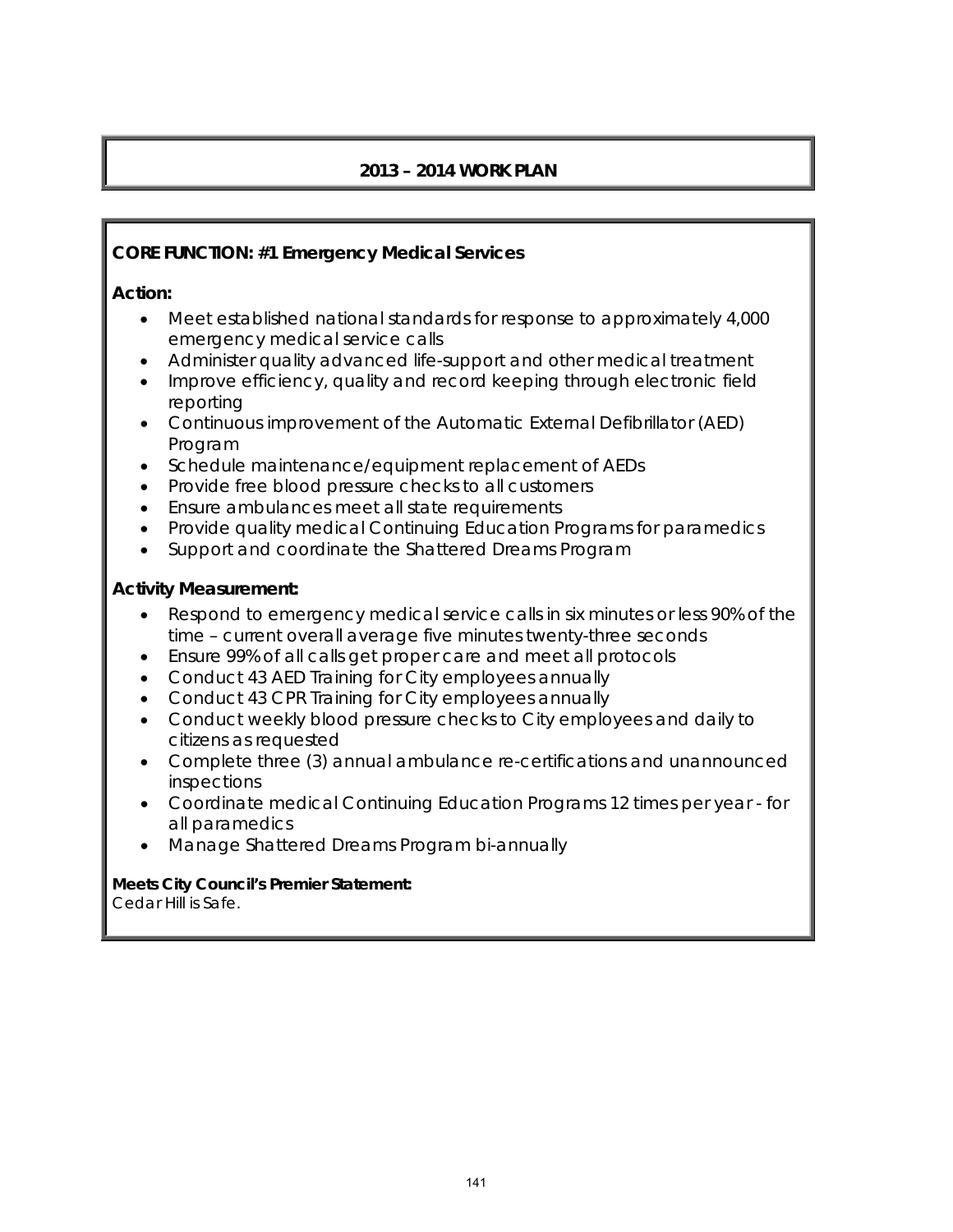#### **CORE FUNCTION: #2 Fire Suppression**

#### **Action:**

- Meet established national standards for response to approximately 1,800 fire/other related emergency and non-emergency events and 1,900 EMS assist calls
- Work toward continuous customer service improvement by empowering all fire department employees to pursue every opportunity which arises to improve the outcome of all fire department events/activities
- Identify High Risk/Low Frequency (HR/LF) Events and focus company training on department guidelines for these types of events
- Perform Hydrant Program and Pre-Plan Program

#### **Activity Measurement:**

- Respond to fire/medical emergencies in six minutes or less, 90% of the time current overall average six minutes twelve seconds
- Ensure 99% customer satisfaction rating on all fire department incidents, events and activities
- Meet the daily goal of the nation's fire service of no line-of-duty-deaths or "Everyone Goes Home"
- Complete and properly document annual maintenance on more than 2,300 hydrants
- Complete 18 new target hazard pre-plans annually Perform inspections of all department equipment (16 apparatus and 23 pieces of small equipment) daily
- Achieve 240 hours of training per employee annually

#### **Meets City Council's Premier Statement**:

Cedar Hill is Safe.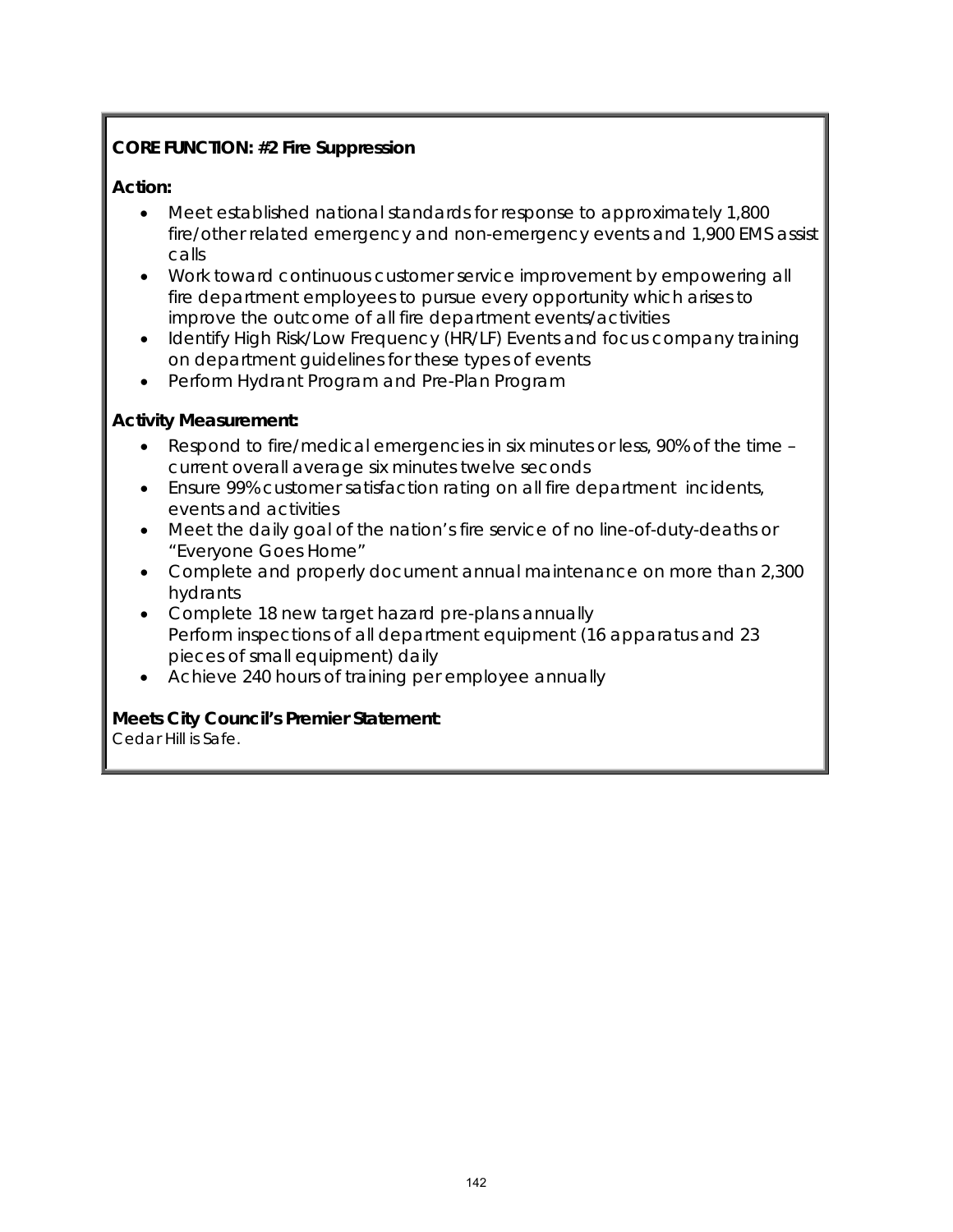#### **CORE FUNCTION: #3 Fire Prevention**

#### **Action:**

- Promote fire prevention activities through building inspections and Fire Pre-Plans
- Promote fire prevention/safety with the Life Fire Safety Education Team
- Aggressively pursue arson investigations
- Perform pre-construction plan reviews
- Inspect all commercial buildings
- Perform required re-inspections
- Perform requested Certificate of Occupancy inspections

#### **Activity Measurement:**

- Complete a minimum of one inspection on all 1,225 commercial occupancies in Cedar Hill annually
	- $\checkmark$  Completed 869 commercial occupancies inspections. (CY-2012)
- Perform required re-inspections within ten working days of initial inspection
- Oversee 18 additional Pre-Plan inspections annually by Suppression personnel
- Conduct 33 fire safety educational programs annually
- Prosecute 100% of successful cause and determinations of known arson events
- Provide New Construction Plan Review with completion within five working days of receipt
- Perform Certificate of Occupancy Inspections within two working days of request

#### **Meets City Council's Premier Statement:**

Cedar Hill is Safe.

\*Pre-Plan is a map of a building. In the event of a fire, all hydrants will be identified in advance.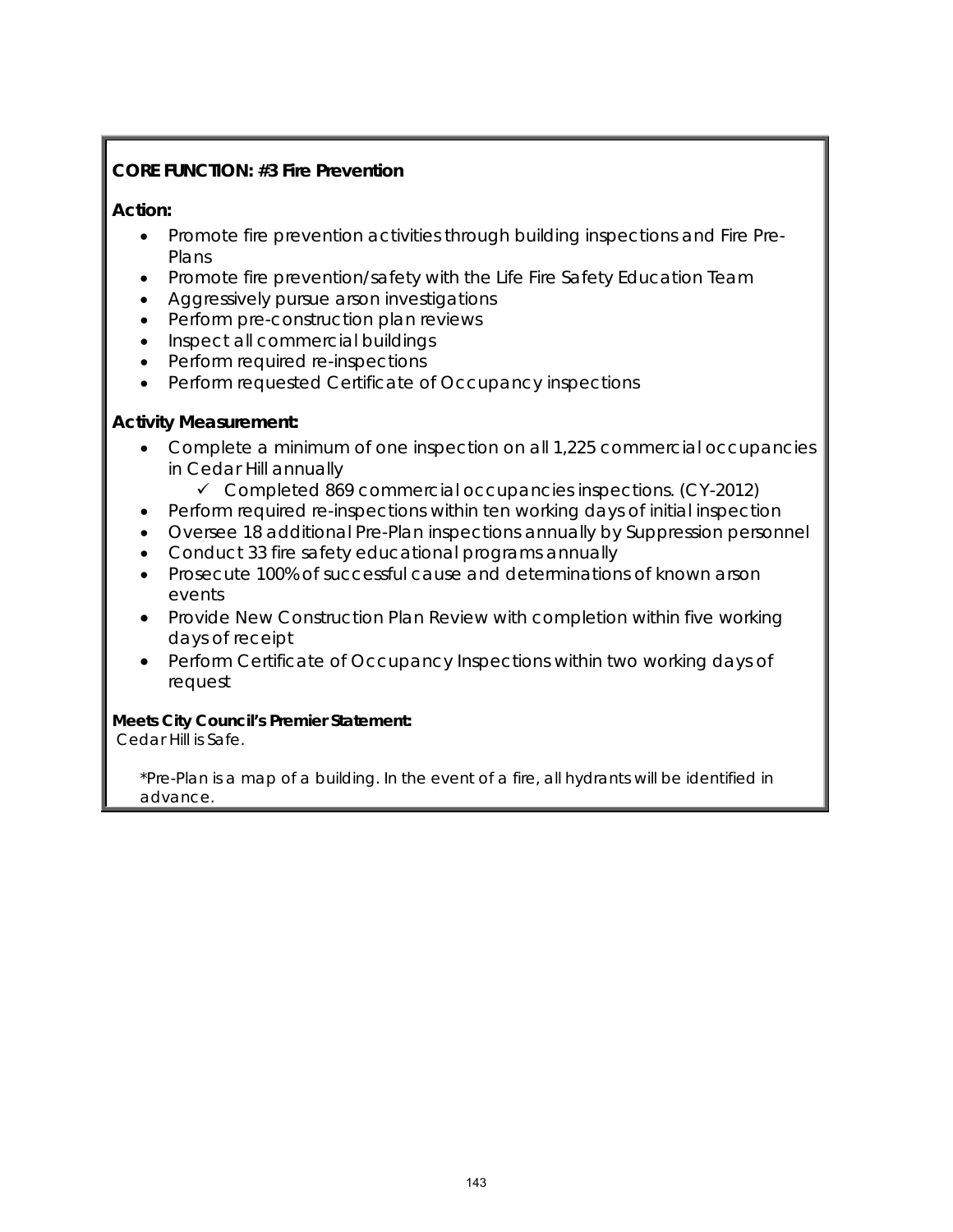#### **CORE FUNCTION: #4 Fire Administration**

#### **Action:**

- Provide professional, effective leadership for our employees
- Improve regional standardization, training and cooperation
- Provide state-of-the-art equipment, using cost-effective strategies
- Maximize the life expectancy of all equipment through preventive maintenance
- Utilize state contracts, regional contracts, inter-local purchasing agreements
- Continue to maintain Insurance Service Offices Rating of "Class 2"
- Report and recognize "Excellent" customer service events

#### **Activity Measurement:**

- Maintain ISO Rating by overseeing the following:
	- $\checkmark$  Perform Hydrant Inspections on 2,300 plus hydrants annually
	- $\checkmark$  Perform eight multi-company drills annually and 240 hours of company training annually
	- $\checkmark$  Analysis of 18 new target hazards annually
	- $\checkmark$  Equip 100% of all apparatus per ISO requirements
	- Utilize Compressed Air Foam Systems
	- $\checkmark$  Utilize Total Quint Concept (two quints)
- Respond to and include employees in the decision making process through committee participation annually, which includes:
	- $\checkmark$  Two yearly Advisory Board Meetings
	- Two yearly Standard Operating Guideline Committee Meetings
	- $\checkmark$  Weekly Staff Meetings
	- $\checkmark$  Monthly Association Meetings
	- Quarterly Station Meetings
	- Two EMS Meetings
	- Two Officer Meetings
	- Utilize Mutual Aid Agreements:
		- $\checkmark$  Attend three Regional Fire Training Evolutions
		- $\checkmark$  Implement, as needed, Regional Standard Operating Guidelines
		- $\checkmark$  Attend monthly regional and county Fire Chief's meetings
		- $\checkmark$  Attend monthly FIANT meetings
		- $\checkmark$  Attend 10-EDUCT meetings
- Host one department awards program annually

#### **Meets City Council's Premier Statement:**

Cedar Hill is Safe.

- o Best Southwest Cities include: Cedar Hill, Duncanville, Desoto and Lancaster.
- o EDUCT represents the Ellis Dallas Unified Cooperative Team.
- o FIANT represents Fire Instructors Association of North Texas
- o Target Hazard represents a high hazard facility which is pre-planned. A pre-plan includes identifying hazardous conditions, utility shut-offs, hydrant locations, available flow and a foot print of the building.